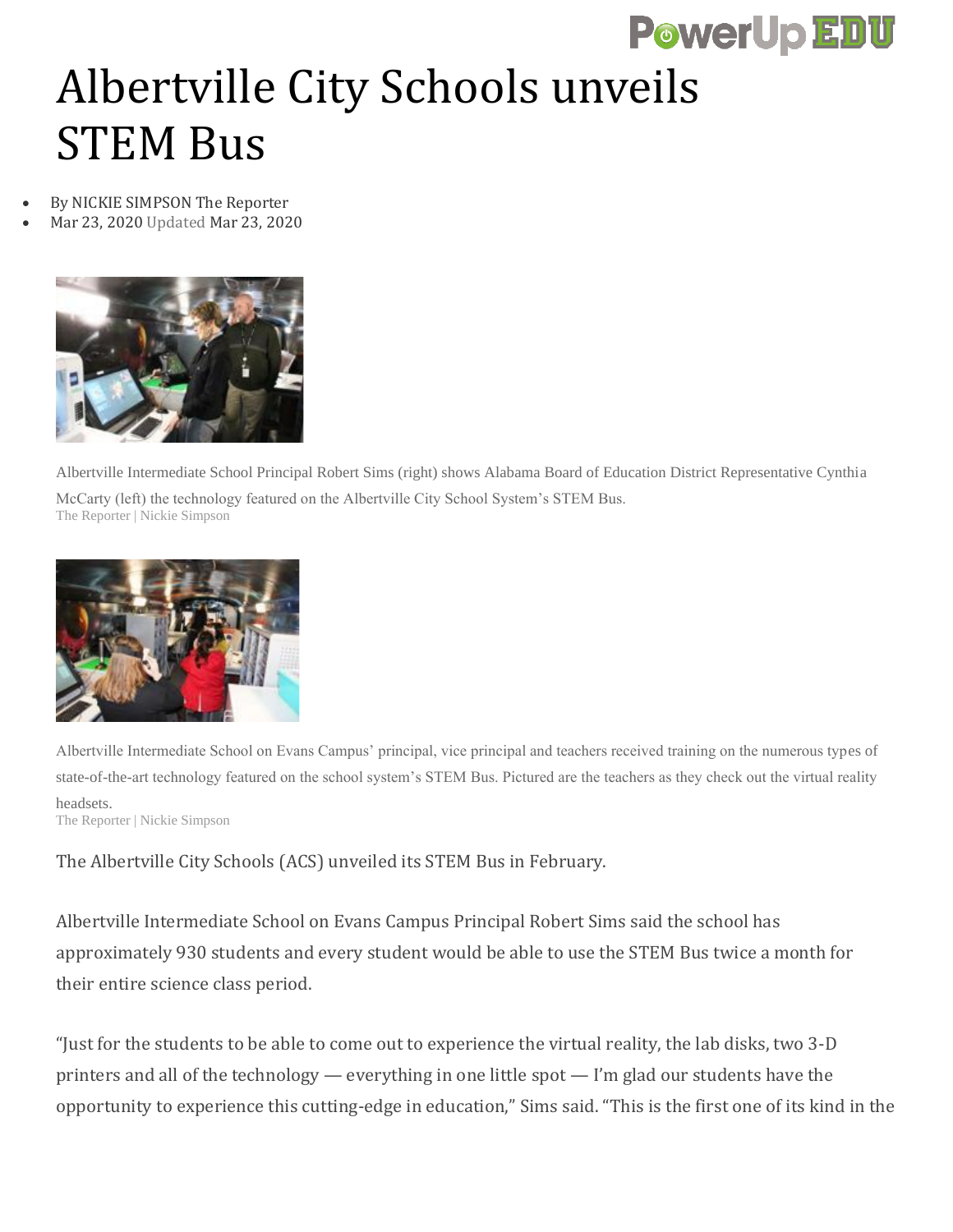State of Alabama. We're just excited to have this for our students, and to be able to have training through PowerUp EDU for our teachers is fantastic."

According to Sims, the teachers had extensive training on the STEM Bus in preparation for the students. PowerUp EDU Professional Development Consultant Maggie Phillips said the STEM Bus had class VR (virtual reality) with a teacher portal that would direct all of the headsets to one image. She said this was great for learning because the teachers could create a focal point so that the students' line-of-sight is on whatever the subject is. To keep the headsets sanitary, the bus has a built-in UV charging cart, which will clean the headsets between student groups.

Also, on the STEM Bus, Phillips said there are Labdisc. She said the Labdisc portable lab opens the door to inquiry-based learning in a variety of science fields, which helps students connect and engage with science. She said the all-in-one, complete lab is a wireless, compact data logger for every science, with up to 15 built-in sensors. Since its next generation wireless technology, she said the Labdiscs could be used indoors and outdoors. There was zero setup time, with automatic sensor testing and calibration with more than 150 hours of battery life, she said. There are interactive, multi-disciplinary experiment books for K-12 that integrate with the latest technologies for the digital classroom, she said.

"Labdisc offers science parameters — environment, general science, physics, biology and chemistry," Phillips said. "This replaces the breakable things you might see in a traditional STEM lab — like thermometers, beakers, test tubes — and they collect a variety of data using sensors that are built into the device with accompanying probes. So, if you wanted to know the ambient temperature, the volume in decibels, the UV concentration of air, measure distance or how fast something is going — there's just a lot you can do with it. It's a really powerful way to collect data, and it all syncs to an iPad."

The STEM Bus also boasts the zSpace learning experience, Phillips said. As a hardware and software solution, she said zSpace delivers an interactive experience by integrating the latest AR/VR technology in an all-in-one computer. She said zSpace utilizes three sensory characteristics to create a natural and intuitive product — perception of depth, ability to look around, kinesthetic realism.

"In the STEM buses we've seen, this is the best of the best," she said. "This is our only STEM Bus in Alabama, and we're just incredibly impressed with the work that's been done on it."

Since the STEM Bus's technology is user-friendly, Phillips said it would only take a few days to train teachers well enough for them to be ready for students. Sims said the teachers could set up an outdoor tent or use the former scout hut outside of the school to use as an additional STEM lab.